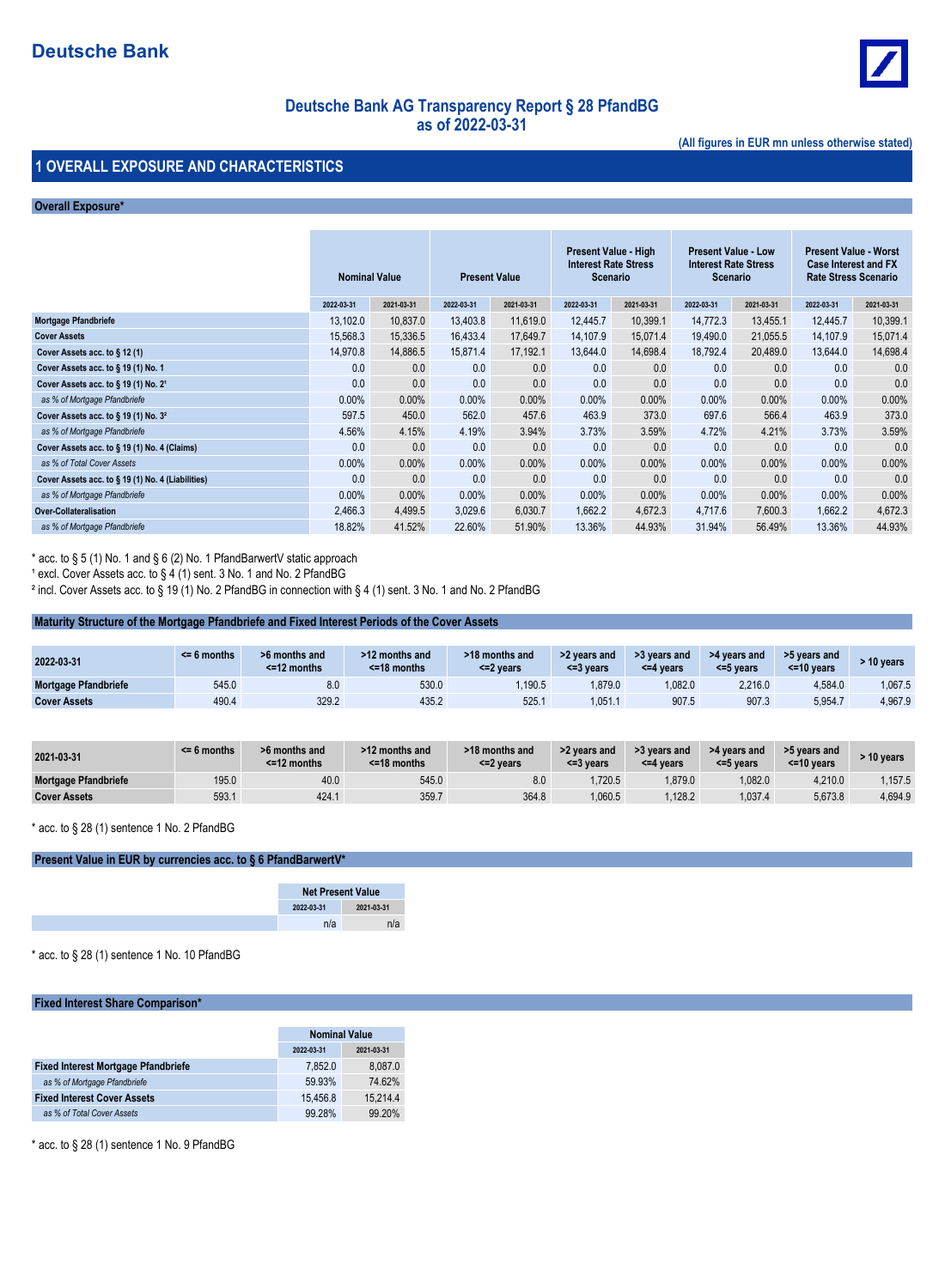

# **Deutsche Bank AG Transparency Report § 28 PfandBG as of 2022-03-31**

**(All figures in EUR mn unless otherwise stated)**

### **2 STRUCTURE OF THE COVER POOL**

### **Mortgage Loan Size by Nominal Value\***

|                                  | <b>Nominal Value</b> |            | % of Mortgage Loans |            |
|----------------------------------|----------------------|------------|---------------------|------------|
|                                  | 2022-03-31           | 2021-03-31 | 2022-03-31          | 2021-03-31 |
| $x \le 0.3$ mn EUR               | 11.949.8             | 11.949.8   | 79.82%              | 80.27%     |
| 0.3mn EUR $\leq x \leq 1$ mn EUR | 2,243.0              | 2.131.2    | 14.98%              | 14.32%     |
| 1mn EUR $\leq x \leq 10$ mn EUR  | 778.0                | 805.5      | 5.20%               | 5.41%      |
| 10mn EUR $\leq x$                | 0.0                  | 0.0        | $0.00\%$            | 0.00%      |
|                                  | 14,970.8             | 14,886.5   |                     |            |

\* according to § 28(2) sentence 1 No. 1a PfandBG

### **Mortgage Loans by Property Type and Property Country as of 2022-03-31\***

|         | <b>Residential</b>  |                                                  |                                      |                                                  |                                            |              |  |  |  |  |
|---------|---------------------|--------------------------------------------------|--------------------------------------|--------------------------------------------------|--------------------------------------------|--------------|--|--|--|--|
|         | <b>Condominiums</b> | Single-Family<br>And Two-Family<br><b>Houses</b> | Multiple-<br><b>Family Dwellings</b> | <b>Buildings</b><br><b>Under</b><br>Construction | <b>Land Held</b><br>For<br><b>Building</b> | <b>Total</b> |  |  |  |  |
| Germany | 2,846.7             | 8,270.9                                          | 2,766.4                              | 0.0                                              | 0.0                                        | 13,884.0     |  |  |  |  |
|         | 2,846.7             | 8,270.9                                          | 2,766.4                              | 0.0                                              | 0.0                                        | 13,884.0     |  |  |  |  |

|         | <b>Commercial</b>                 |                            |                                |                                                |                                                  |                                            |              |  |  |  |
|---------|-----------------------------------|----------------------------|--------------------------------|------------------------------------------------|--------------------------------------------------|--------------------------------------------|--------------|--|--|--|
|         | <b>Office</b><br><b>Buildings</b> | Retail<br><b>Buildings</b> | Industrial<br><b>Buildings</b> | Other<br>Commercially<br><b>Used Buildings</b> | <b>Buildings</b><br><b>Under</b><br>Construction | <b>Land Held</b><br>For<br><b>Building</b> | <b>Total</b> |  |  |  |
| Germany | 551.4                             | 165.0                      | 155.0                          | 215.4                                          | 0.0                                              | 0.0                                        | 1,086.8      |  |  |  |
|         | 551.4                             | 165.0                      | 155.0                          | 215.4                                          | 0.0                                              | 0.0                                        | 1,086.8      |  |  |  |

\* acc. to § 28 (2) sentence 1 No. 1b and 1c PfandBG

### **Mortgage Loans by Property Type and Property Country as of 2021-03-31\***

|         |                     | Residential                                      |                                             |                                           |                                            |          |  |  |  |  |  |
|---------|---------------------|--------------------------------------------------|---------------------------------------------|-------------------------------------------|--------------------------------------------|----------|--|--|--|--|--|
|         | <b>Condominiums</b> | Single-Family<br>And Two-Family<br><b>Houses</b> | <b>Multiple-</b><br><b>Family Dwellings</b> | <b>Buildings</b><br>Under<br>Construction | <b>Land Held</b><br>For<br><b>Building</b> | Total    |  |  |  |  |  |
| Germany | 2,624.1             | 8,221.3                                          | 2,871.0                                     | 0.0                                       | 0.0                                        | 13,716.4 |  |  |  |  |  |
|         | 2,624.1             | 8,221.3                                          | 2,871.0                                     | 0.0                                       | 0.0                                        | 13,716.4 |  |  |  |  |  |

|         | Commercial                        |                            |                                |                                                |                                                  |                                            |         |  |  |  |
|---------|-----------------------------------|----------------------------|--------------------------------|------------------------------------------------|--------------------------------------------------|--------------------------------------------|---------|--|--|--|
|         | <b>Office</b><br><b>Buildings</b> | Retail<br><b>Buildings</b> | Industrial<br><b>Buildings</b> | Other<br>Commercially<br><b>Used Buildings</b> | <b>Buildings</b><br><b>Under</b><br>Construction | <b>Land Held</b><br>For<br><b>Building</b> | Total   |  |  |  |
| Germany | 582.7                             | 174.1                      | 167.6                          | 245.7                                          | 0.0                                              | 0.0                                        | 1,170.1 |  |  |  |
|         | 582.7                             | 174.1                      | 167.6                          | 245.7                                          | 0.0                                              | 0.0                                        | 1,170.1 |  |  |  |

\* acc. to § 28 (2) sentence 1 No. 1b and 1c PfandBG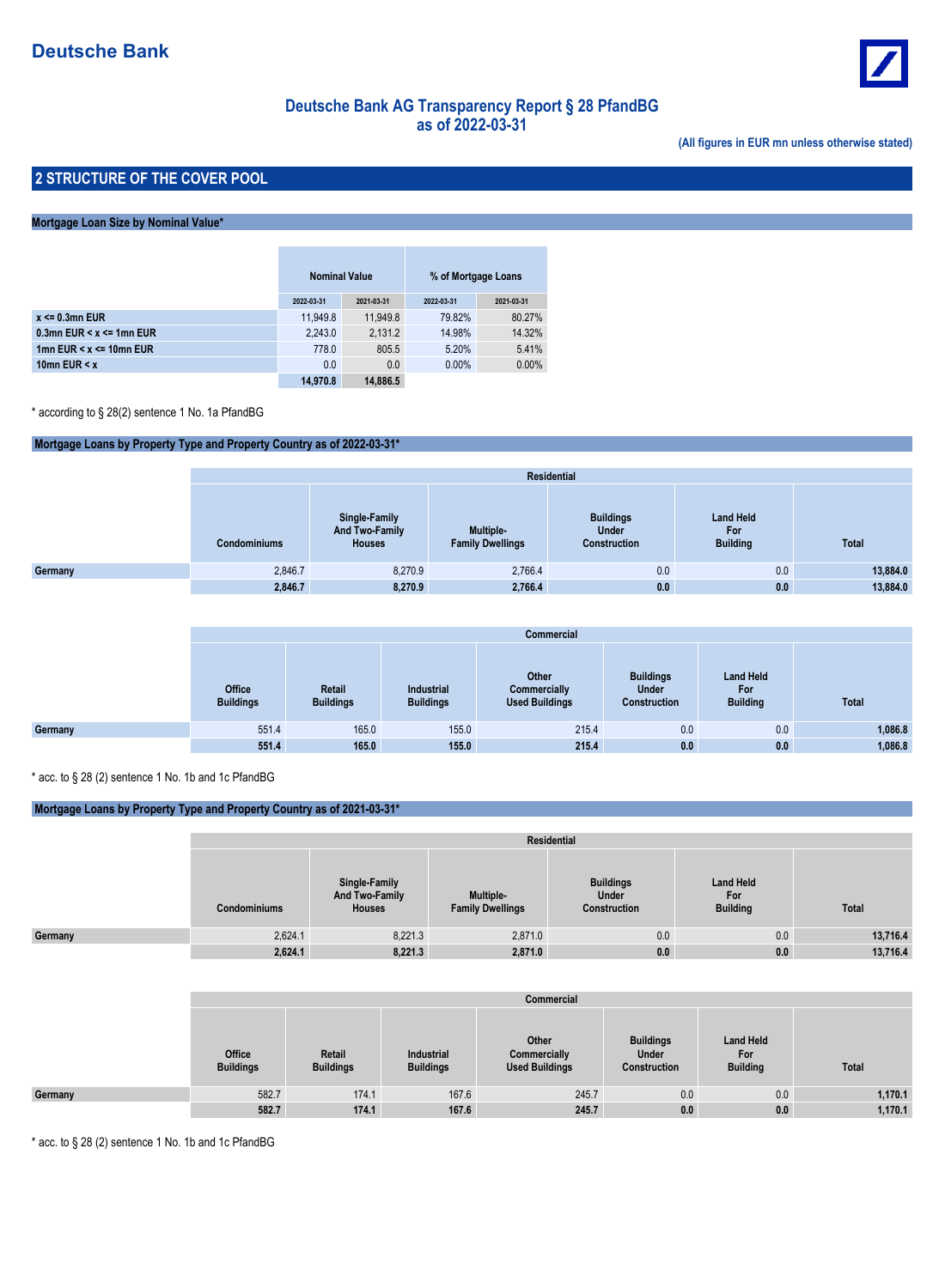

**(All figures in EUR mn unless otherwise stated)**

## **Deutsche Bank AG Transparency Report § 28 PfandBG as of 2022-03-31**

 **Further Cover Assets\***

|                                              | Assets acc. to § 19 (1) No. 1 |            | Assets acc. to $\S$ 19 (1) No. 2 <sup>1</sup> |            | thereof claims acc. to Article 129 of<br>Regulation (EU) no. 575/2013<br>(Covered Bonds) |            | Assets acc. to $\S$ 19 (1) No. $32$ |            |
|----------------------------------------------|-------------------------------|------------|-----------------------------------------------|------------|------------------------------------------------------------------------------------------|------------|-------------------------------------|------------|
|                                              | 2022-03-31                    | 2021-03-31 | 2022-03-31                                    | 2021-03-31 | 2022-03-31                                                                               | 2021-03-31 | 2022-03-31                          | 2021-03-31 |
| Germany                                      | 0.0                           | 0.0        | 0.0                                           | 0.0        | 0.0                                                                                      | 0.0        | 442.5                               | 450.0      |
| The Netherlands                              | 0.0                           | 0.0        | 0.0                                           | 0.0        | 0.0                                                                                      | 0.0        | 155.0                               | 0.0        |
|                                              | 0.0                           | 0.0        | 0.0                                           | 0.0        | 0.0                                                                                      | 0.0        | 597.5                               | 450.0      |
| thereof exceeding Limits acc. to $\S$ 19 (1) |                               |            | 0.0                                           | 0.0        |                                                                                          |            | 0.0                                 | 0.0        |

1 excl. Cover Assets acc. to § 4 (1) sentence 2 No. 1 and No. 2 PfandBG<br>ªincl. Cover Assets acc. to § 19 (1) No. 2 PfandBG and incl. Cover Assets acc. to § 4 (1) sentence 2 No. 1 and No. 2 PfandBG and § 4 (1) sentence 3 N

|                                                             |            | <b>Nominal Value</b> | as % of Mortgage Pfandbriefe |            |  |
|-------------------------------------------------------------|------------|----------------------|------------------------------|------------|--|
|                                                             | 2022-03-31 | 2021-03-31           | 2022-03-31                   | 2021-03-31 |  |
| Largest Money Claim against Single Financial<br>Institution | 0.0        | 0.0                  | $0.00\%$                     | $0.00\%$   |  |
| thereof exceeding Limits acc. to $\S$ 19 (1)                | 0.0        | 0.0                  | $0.00\%$                     | $0.00\%$   |  |

\* acc. to § 28 (1) sentence 1 No. 4, No. 5, No. 6 and No. 8 PfandBG and § 4 (1) sentence 3 No. 3

|                                              | <b>Nominal Value</b> |            | as % of Mortgage Pfandbriefe |            |
|----------------------------------------------|----------------------|------------|------------------------------|------------|
|                                              | 2022-03-31           | 2021-03-31 | 2022-03-31                   | 2021-03-31 |
| Largest Money Claim against Central Bank     | 0.0                  | 0.0        | $0.00\%$                     | $0.00\%$   |
| thereof exceeding Limits acc. to $\S$ 19 (1) | 0.0                  | 0.0        | $0.00\%$                     | $0.00\%$   |

 $*$  acc. to § 19 (1) No. 2 PfandBG & acc. to § 4 (1) sentence 3 No. 2a PfandBG